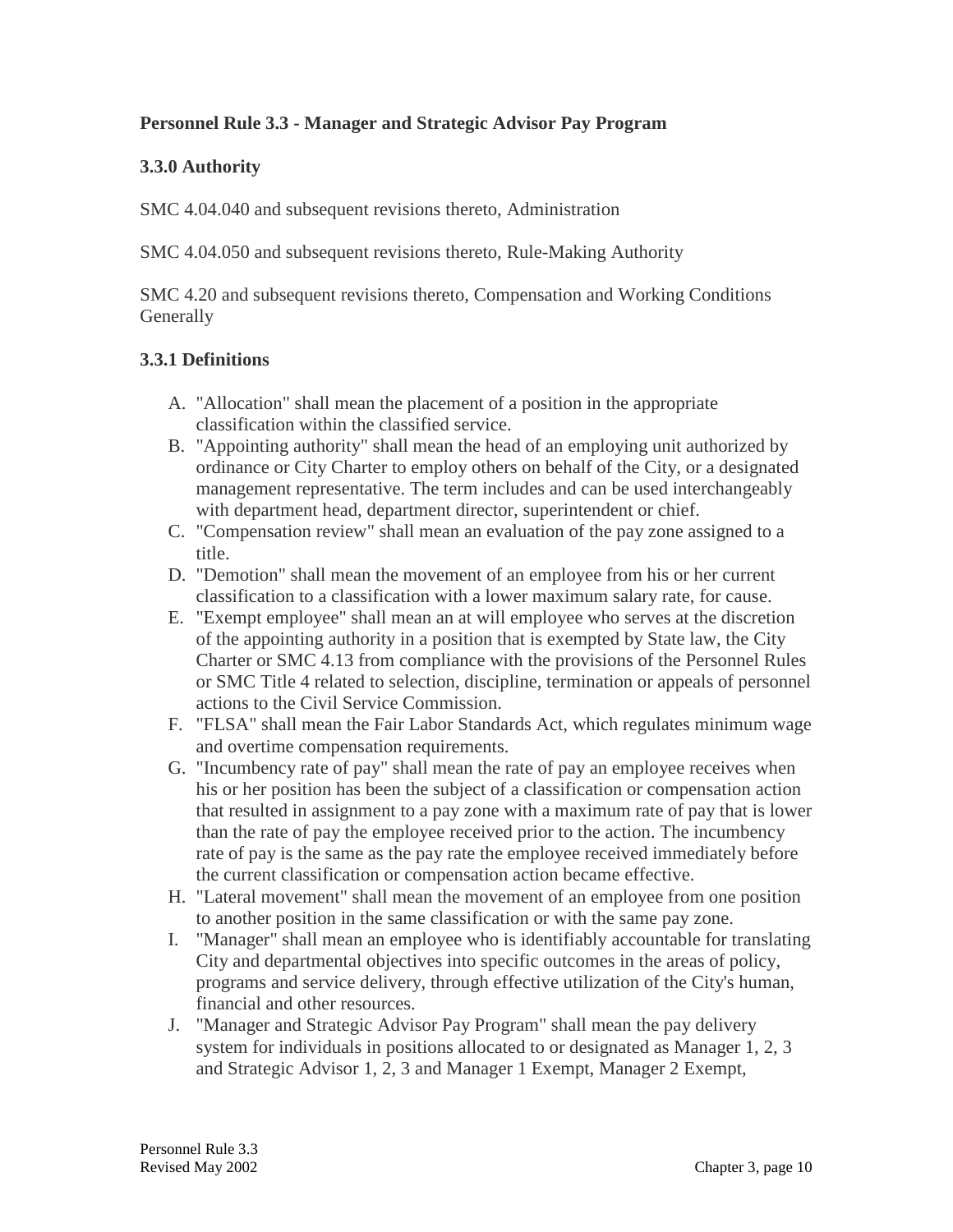Manager 3 Exempt, and Strategic Advisor 1 Exempt, Strategic Advisor 2 Exempt, Strategic Advisor 3 Exempt, respectively.

- K. "Market adjustment" shall mean an adjustment to the employee's pay rate that the appointing authority may approve in response to a structure adjustment.
- L. "Pay program" shall mean a grouping of job titles that are compensated using the same pay structure and placement and progression rules.
- M. "Pay zone" shall mean the span of possible pay rates defined by the minimum rate of pay and the maximum rate of pay established for each Manager or Strategic Advisor classification or title.
- N. "Seattle Human Resources Director" shall mean the director of the Seattle Department of Human Resources or his or her designated management representative.
- O. "Promotion" shall mean an appointment to a classification or position with a higher maximum pay rate than the classification from which the employee is appointed, that occurs subsequent to an employee's initial appointment.
- P. "Reduction" shall mean the non-disciplinary movement of an employee from a higher-paid classification to a lower-paid classification at the request of the employee to be reduced, or by the appointing authority of his or her designated representative, for reasons of organizational change, reduction in force, poor job match or to accommodate an injured or disabled worker.
- Q. "Regularly appointed employee" shall mean an individual who has a probationary, regular or exempt appointment to a position of City employment.
- R. "Salaried employee" shall mean an employee who is not covered by the FLSA who regularly receives each pay period a predetermined amount constituting all or part of compensation. This base salary cannot be reduced because of variations in the quality or quantity of work performed.
- S. "Strategic advisor" shall mean an employee who serves as a key advisor to senior officials, or who makes recommendations which help shape significant City policies or programs, or who represents the City in strategic arenas, without having full accountability for managing resources to achieve specific outcomes.
- T. "Structure adjustment" shall mean an adjustment to the salary structure based on a labor market analysis of selected benchmark titles in the Manager and Strategic Advisor Pay Program.
- U. "Variable performance pay" shall mean a lump sum payment in addition to base salary for recognition of the accomplishment of goals and work outcomes at the completion of an annual evaluation period.

# **3.3.2 Application of this Rule**

- A. This Rule applies to regularly appointed employees in positions that are compensated under the Manager and Strategic Advisor Pay Program.
- B. This Rule does not apply to employees who are represented under the terms of a collective bargaining agreement.
- C. This Rule does not apply to individuals who are employed under the terms of a grant that includes compensation provisions that conflict with this Rule.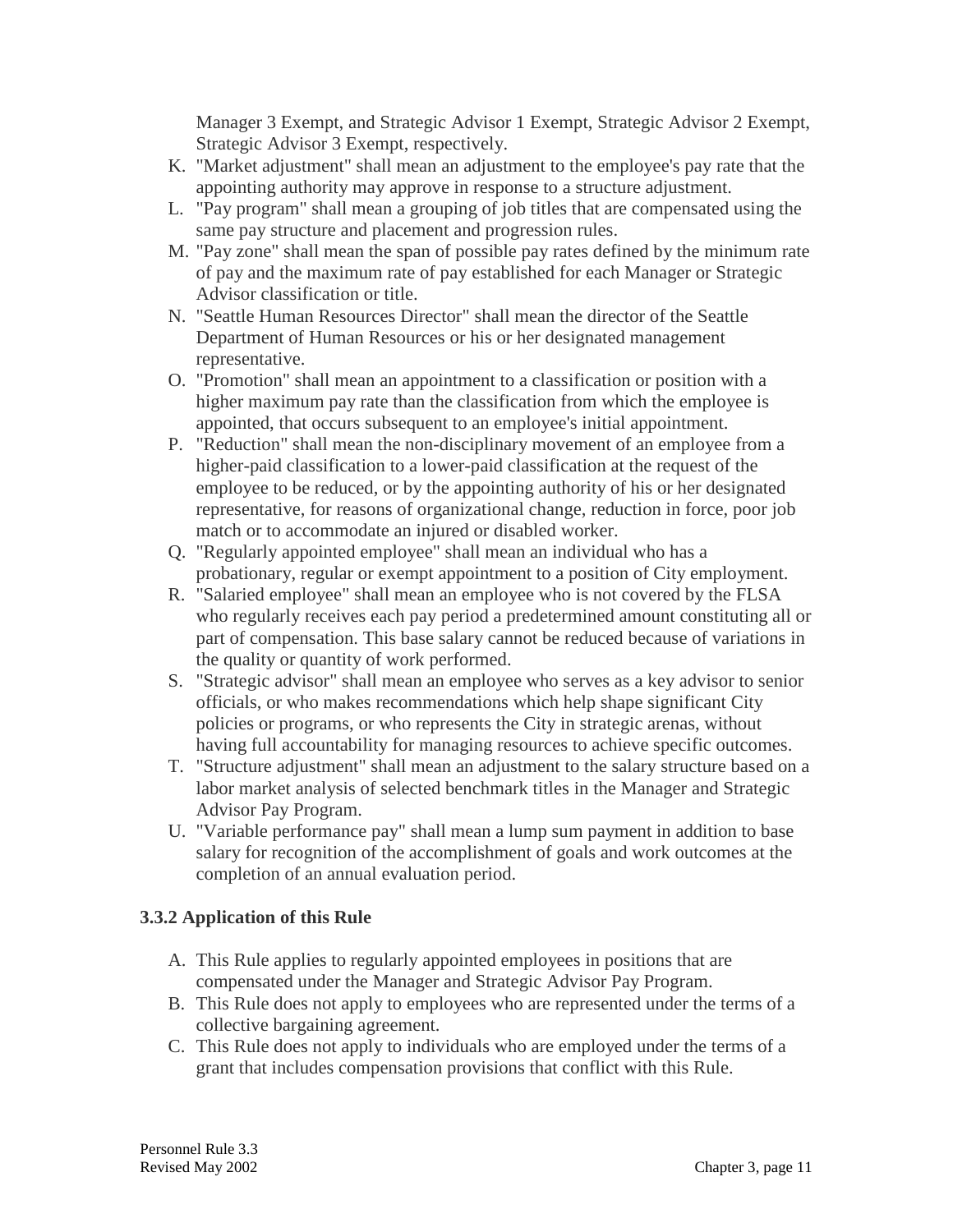- D. This Rule does not apply to individuals hired by the City on a temporary, intermittent or seasonal basis, or for a work schedule of fewer than 20 hours per week, nor does it apply to individuals hired under contract to the City.
- E. Appointing authorities may establish written policies and procedures for the implementation and administration of this Rule to facilitate the management of the personnel system within their employing units, provided that such procedures do not conflict with the provisions of this Rule.

### **3.3.3 Assignment of Pay Zone**

- A. The Seattle Human Resources Director shall determine the number and structure of pay zones for the Manager and Strategic Advisor Pay Program. This determination will be based on criteria established by the Seattle Human Resources Director, which may include but need not be limited to recruiting and retention problems, relevant labor markets, internal comparisons, and scope and complexity of assigned work. The City Council must legislate and the Seattle Human Resources Director shall publish all new titles and compensation rates.
- B. The Seattle Human Resources Director may conduct a compensation review for a Manager or Strategic Advisor pay zone when the appointing authority or the position incumbent(s) in the pay zone provides evidence of need, or when otherwise deemed necessary by the Seattle Human Resources Director. The City Council must legislate a change to existing pay zone parameters.
- C. The pay zone set by the Seattle Human Resources Director may not be appealed.

#### **3.3.4 Assignment to Pay Zone**

The Seattle Human Resources Director shall determine the pay zone assignment for all Manager and Strategic Advisor positions.

#### **3.3.5 Base Salary Determinations**

- A. The appointing authority shall decide each position incumbent's base salary within the pay zone to which the position is allocated. The salary placement decision shall be based on the consistent application of criteria that address, as appropriate, the growth or reduction of position responsibilities, recruiting or retention issues, market parity, internal alignment, and individual learning curve. Only the relevant criteria need be considered for each position. The appointing authority may evaluate at any time any Manager or Strategic Advisor position within his or her employing unit for current or prospective base salary adjustments based on any or all of these criteria.
	- 1. All salary placement decisions shall be documented, and such documentation must be furnished annually to the Seattle Human Resources Director, the City Finance Director, and the City Auditor, for purposes of evaluating base salary distribution and calculating annual spending limits.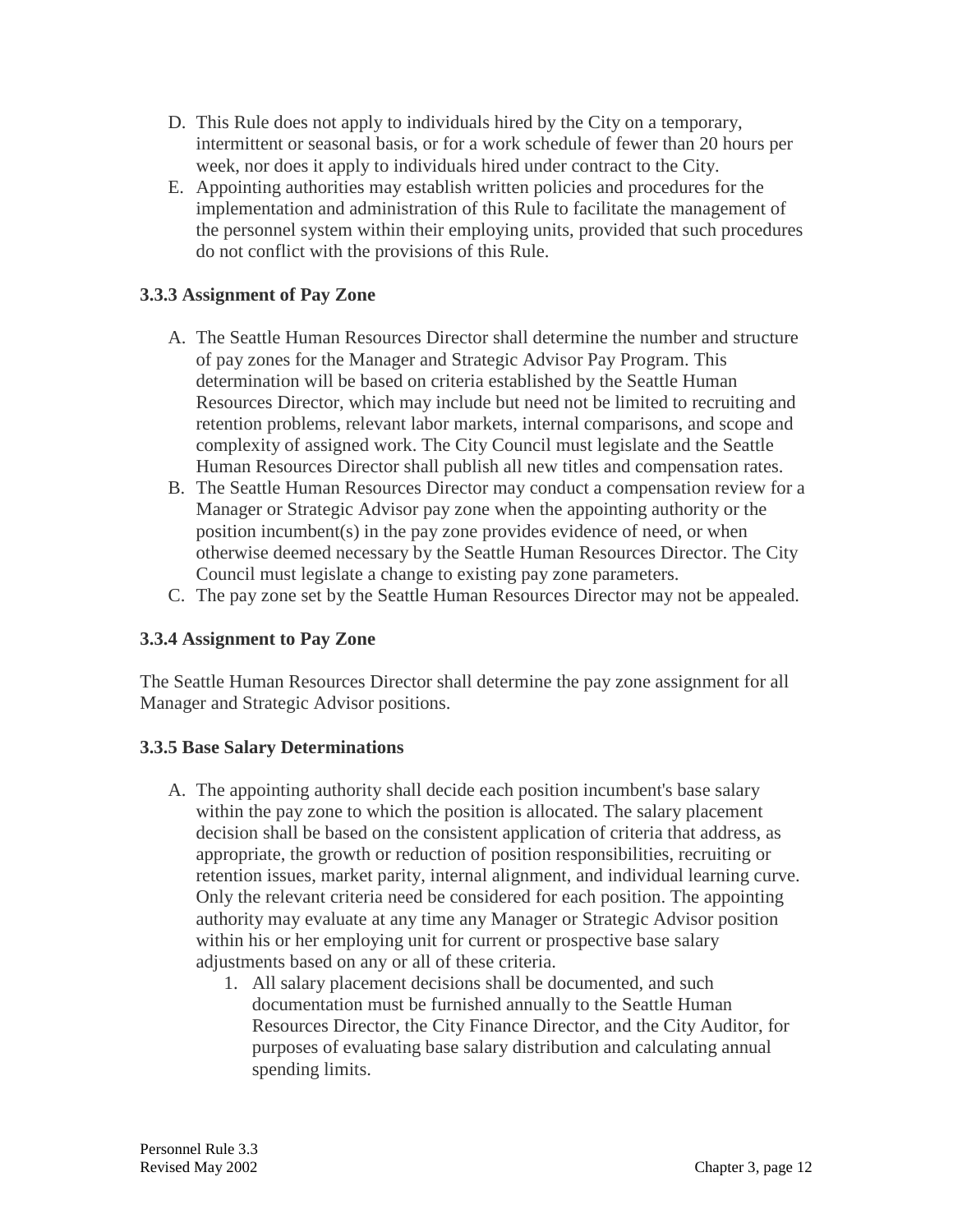- 2. The appointing authority shall provide, upon request of the affected employee, an opportunity for such employee to provide in writing additional information that he or she believes may affect his or her salary placement.
- 3. In the event that the nature, scope and complexity of duties and responsibilities assigned to a position change sufficiently that the position can no longer be compensated within the allocated pay zone, the appointing authority shall request a formal classification review of the position.
- B. An employee whose current rate of pay, upon first appointment or allocation to a Manager or Strategic Advisor position, exceeds the maximum rate of pay established for the pay zone shall receive the incumbency rate of pay, with no increases or adjustments thereto, until the maximum rate of the lower pay zone is equal to or exceeds the incumbency rate of pay or until the employee leaves the classification, whichever is earlier. The incumbency rate should not be maintained if a subsequent change to the nature, scope or complexity of the assigned duties and responsibilities warrants a corresponding salary adjustment. There is no other entitlement to incumbency-rating within the Manager and Strategic Advisor Pay Program

### **3.3.6 Effect of Classification or Compensation Change**

- A. The appointing authority has the discretion to set base pay within the new pay zone for a Manager or Strategic Advisor who promotes, reduces, accepts a lateral movement, or is demoted to a position in a different Manager or Strategic Advisor Pay Zone.
- B. A Manager or Strategic Advisor who promotes, reduces, accepts a lateral movement or is demoted to a position outside the Manager and Strategic Advisor Pay Program, or whose position is reclassified, reallocated or designated to a classification or title outside the Manager and Strategic Advisor Pay Program shall have his or her salary placement and wage progression governed by the rules adopted for the relevant program.
- C. There is no retroactivity associated with an employee's change in FLSA status from hourly to salaried as a result of a classification or compensation change. No salary adjustment is owed the employee on any overtime compensation he or she was paid during the period of retroactivity. However, if an employee's FLSA status changes from salaried to hourly as a result of a classification or compensation change, payment is owed for any overtime worked but not compensated during the period of retroactivity.
- D. The Seattle Human Resources Director may recommend to City Council for approval a structure adjustment to the Manager and Strategic Advisor pay zones based on a labor market analysis of selected benchmark positions. The appointing authority shall determine whether position incumbents receive a market adjustment to base salary to reflect any or all of the approved structure adjustment. No Manager or Strategic Advisor may receive a base salary increase